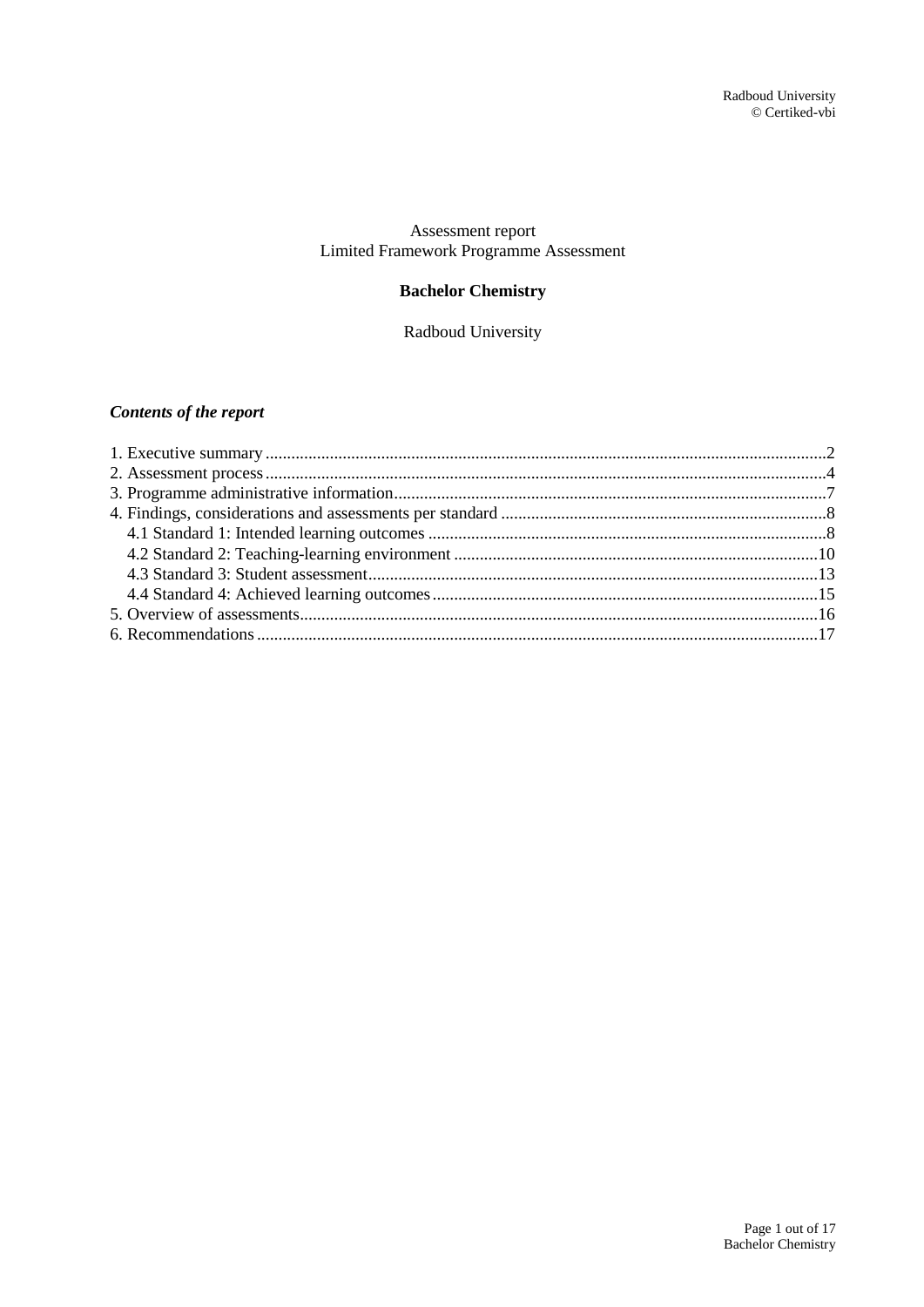# <span id="page-1-0"></span>**1. Executive summary**

In this executive summary, the panel presents the main considerations which led to the assessment of the quality of the Bachelor Chemistry programme of Radboud University, which has been assessed according to the standards of the limited framework, as laid down in the NVAO Assessment framework for the higher education accreditation system of the Netherlands, as published on 20 December 2016 (Staatscourant nr. 69458).

The programme objectives are sound. The programme has the classical, broad chemistry profile and all parts of chemistry are addressed. The panel welcomes the strong research-orientation of the programme and regards the programme objectives to be up-to-date.

The programme objectives are within the boundaries of the domain-specific reference framework for academic chemical sciences programmes. The panel appreciates the efforts by the joint programmes in chemical sciences in the Netherlands to draft this framework and regards this to be a sound and up-to-date description of this domain. The programme profile may be clearly distinguished within the framework.

Although the comparison to other programmes in the Netherlands is appreciated, the panel suggests to be more outward looking and to clarify the position of the programme in the Netherlands and international field of chemistry.

The panel finds students to be well prepared to enrol in master programmes in this domain.

The intended learning outcomes of the programme correspond to the programme objectives, are wellarticulated and are conform to the bachelor level.

The student inflow numbers of the programme are appropriate. The panel advises to monitor the student influx in view of material facilities and laboratory constraints. The entry requirements and admission procedures are adequate.

The panel is positive about the contents of the curriculum. The curriculum meets the intended learning outcomes of the programme. The courses are up to standard. The number of practical courses is adequate. The panel is positive about scheduling theoretical and practical knowledge and skills closely related. The training in academic skills is appropriate. The panel is also positive about the breadth of the curriculum and considers the curriculum to be coherent.

The lecturers in the programme are good researchers and are very skilled in the contents of the courses. The lecturers are also very motivated. Their educational capabilities are up to standard, as may deduced from the proportion of BKO-certified lecturers. As the workload is experienced by lecturers to be very demanding, the panel advises to monitor the work load and to arrange productive discussions between programme management and lecturers to design and implement efficient procedures.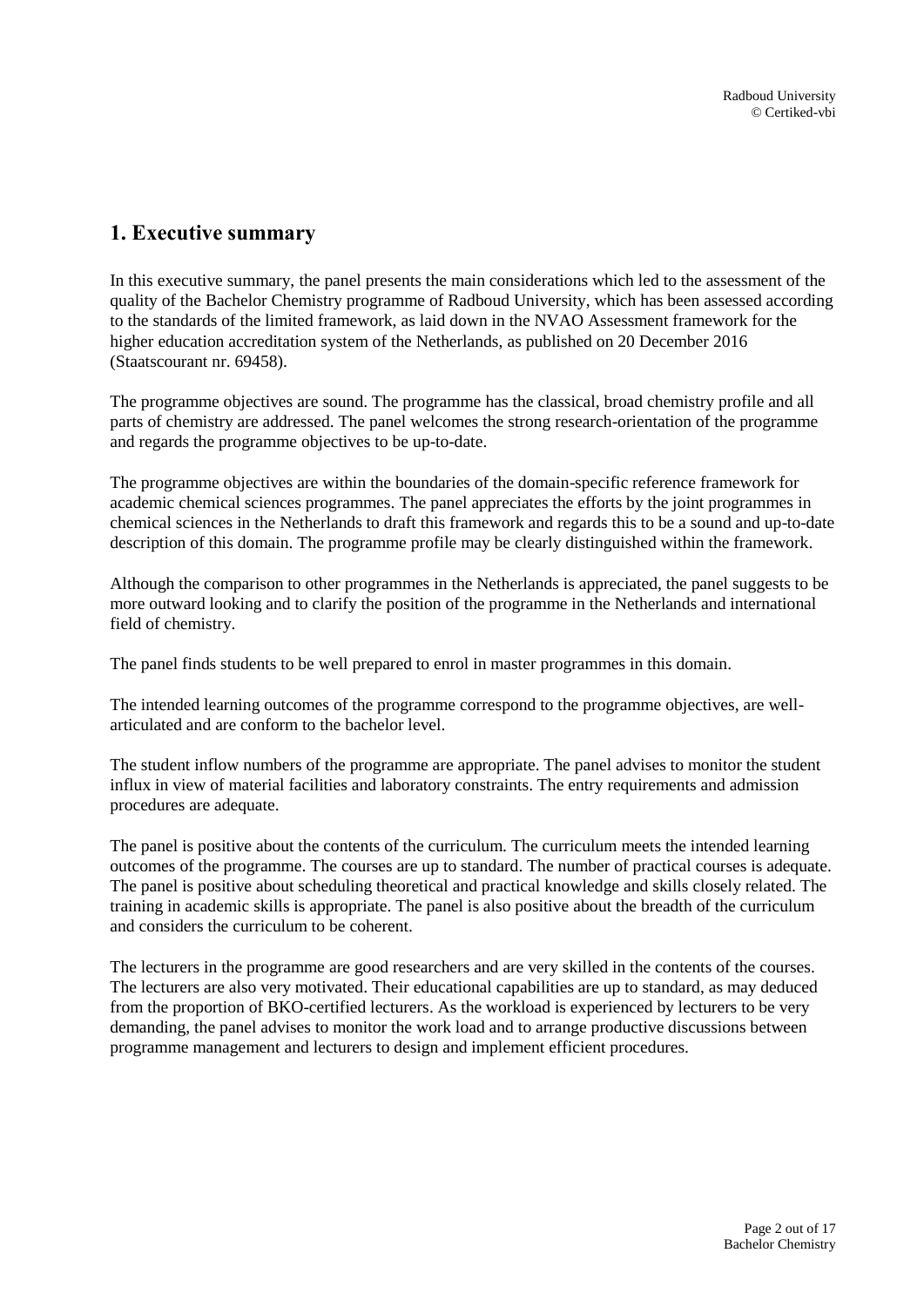The educational concept and the study methods are in line with the programme characteristics. The programme is working on new study methods, which is positive. The number of hours of face-to-face education are very appropriate. The class sizes are adequate. The study guidance is organised well. The panel advises to monitor the actual study load of courses and to consider rearranging the second year of the curriculum in terms of study load. The number of drop-outs in the first year is substantial. Although the student success rates improved over the last years, they are still rather disappointing. The panel recommends to analyse the causes.

The panel approves of the examinations and assessment rules and regulations of the programme, these being in line with Faculty of Science policies. Although the Examination Board, among others, reviews course dossiers on a regular basis, the panel advises for the Board to monitor examination and assessment processes more consistently.

The examination methods adopted by the programme are consistent with the goals and contents of the courses. The measures to counter free-riding are effective. The panel suggests to consider if the portfolio is the most suitable method for assessing academic skills.

The supervision processes for the Bachelor projects are appropriate. The assessment procedures are satisfactory, involving two examiners and assessment scoring forms being adopted. The panel advises to require examiners to substantiate their grades on the Bachelor project assessment scoring forms.

The panel considers the measures ensuring the validity, reliability and transparency of examinations and assessments to be satisfactory. The course dossiers are comprehensive and are to include examination matrices and answer models. As not all examiners do so, the panel advises to require examiners to present examination matrices and answer models. In addition, the panel recommends to analyse examination results more systematically.

The course examinations are up to standard. The Bachelor theses match the intended learning outcomes and are appropriate projects. No theses were found by the panel to be unsatisfactory. The panel supports the grades given by examiners of the programme.

The panel regards the programme graduates to have reached the intended learning outcomes and to be qualified to enrol in master programmes in this domain.

The panel that conducted the assessment of the Bachelor Chemistry programme of Radboud University assesses this programme to meet the standards of the limited framework, as laid down in the NVAO Assessment framework for the higher education accreditation system of the Netherlands, judging the programme to be satisfactory. Therefore, the panel advises NVAO to accredit the programme.

Rotterdam, 13 March 2019

Prof. dr. M.A. Cohen Stuart drs. W. Vercouteren (panel chair) (panel secretary)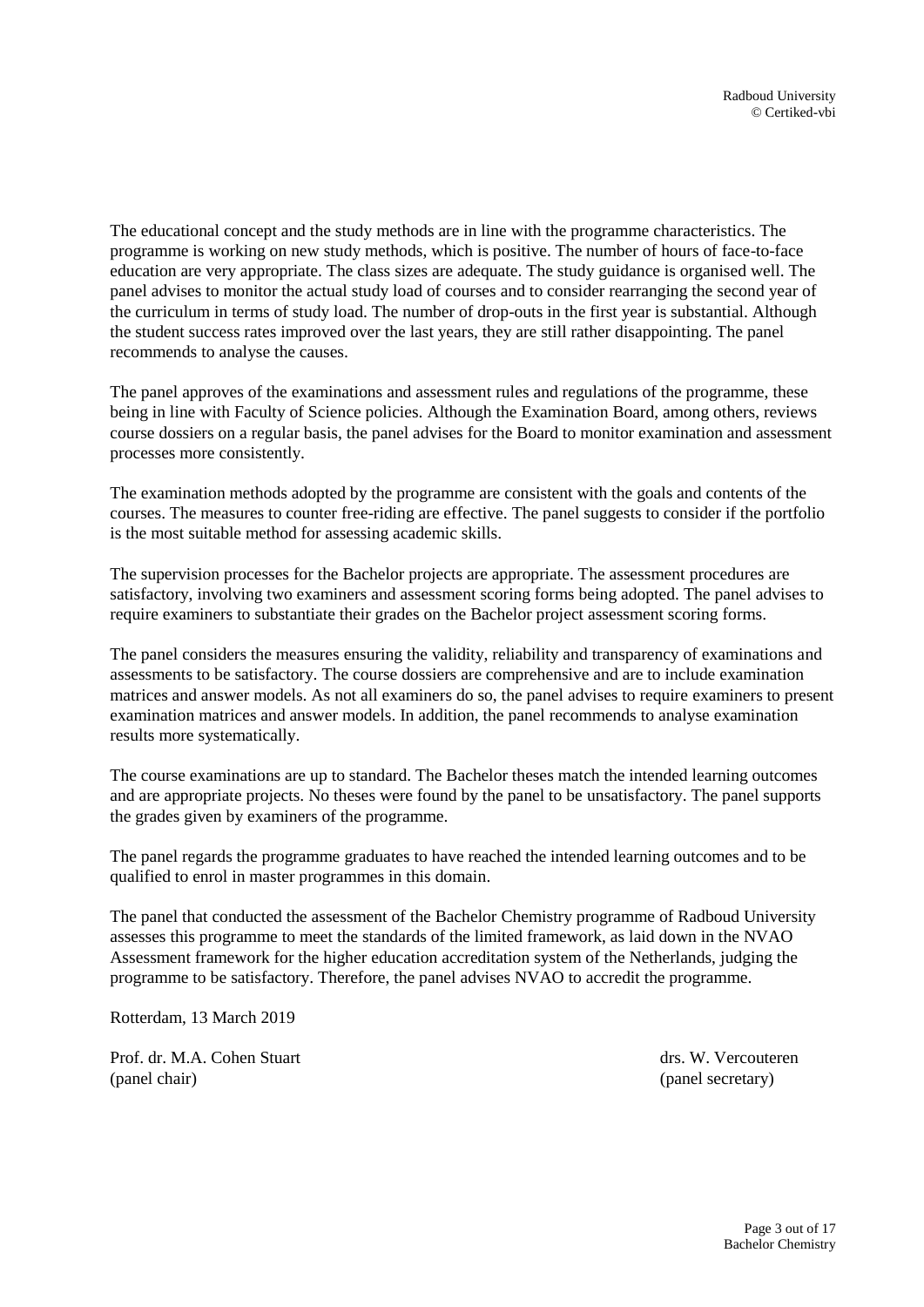# <span id="page-3-0"></span>**2. Assessment process**

The evaluation agency Certiked VBI received the request by Radboud University to manage the limited framework programme assessment process for the Bachelor Chemistry programme of this University. The objective of the programme assessment process was to assess whether the programme would conform to the standards of the limited framework, as laid down in the NVAO Assessment framework for the higher education accreditation system of the Netherlands, published on 20 December 2016 (Staatscourant nr. 69458).

Having conferred with management of the Radboud University programme, Certiked invited candidate panel members to sit on the assessment panel. The panel members agreed to do so. The panel composition was as follows:

- Prof. dr. M.A. Cohen Stuart, professor emeritus, chair of Physical Chemistry & Colloid Chemistry, Wageningen University, professor emeritus of Physical Surface Chemistry, University of Twente, professor East China University of Science and Technology, Shanghai, China (panel chair);
- Prof. dr. A.H.T. Boyen, associate professor emeritus, Faculty of Sciences and Bio-engineering Sciences, Faculty of Medicine and Pharmacy, Vrije Universiteit Brussel (panel member);
- Prof. dr. M.K. Van Bael, professor Inorganic and Physical Chemistry, head of Inorganic and Physical Chemistry Research Group, University of Hasselt (panel member);
- Prof. dr. R.M.J. Liskamp, professor, chair Chemical Biology and Medicinal Chemistry, School of Chemistry, University of Glasgow, United Kingdom, professor of Molecular Medicinal Chemistry, Utrecht University (panel member);
- Dr. P. Berben, senior research manager BASF, member leadership team BASF De Meern (panel member);
- A.E.M. Melcherts BSc, student Master in Nanomaterials Science, Utrecht University (student member).

On behalf of Certiked, drs. W. Vercouteren served as the process coordinator and secretary in the assessment process.

All panel members and the secretary confirmed in writing being impartial with regard to the programme to be assessed and observing the rules of confidentiality. Having obtained the authorisation by the University, Certiked requested the approval of NVAO of the proposed panel to conduct the assessment. NVAO have given their approval.

To prepare the assessment process, the process coordinator convened with management of the programme to discuss the outline of the self-assessment report, the subjects to be addressed in this report and the site visit schedule. In addition, the planning of the activities in preparation of the site visit were discussed. In the course of the process preparing for the site visit, programme management and the Certiked process coordinator regularly had contact to fine-tune the process. The activities prior to the site visit have been performed as planned. Programme management approved of the site visit schedule.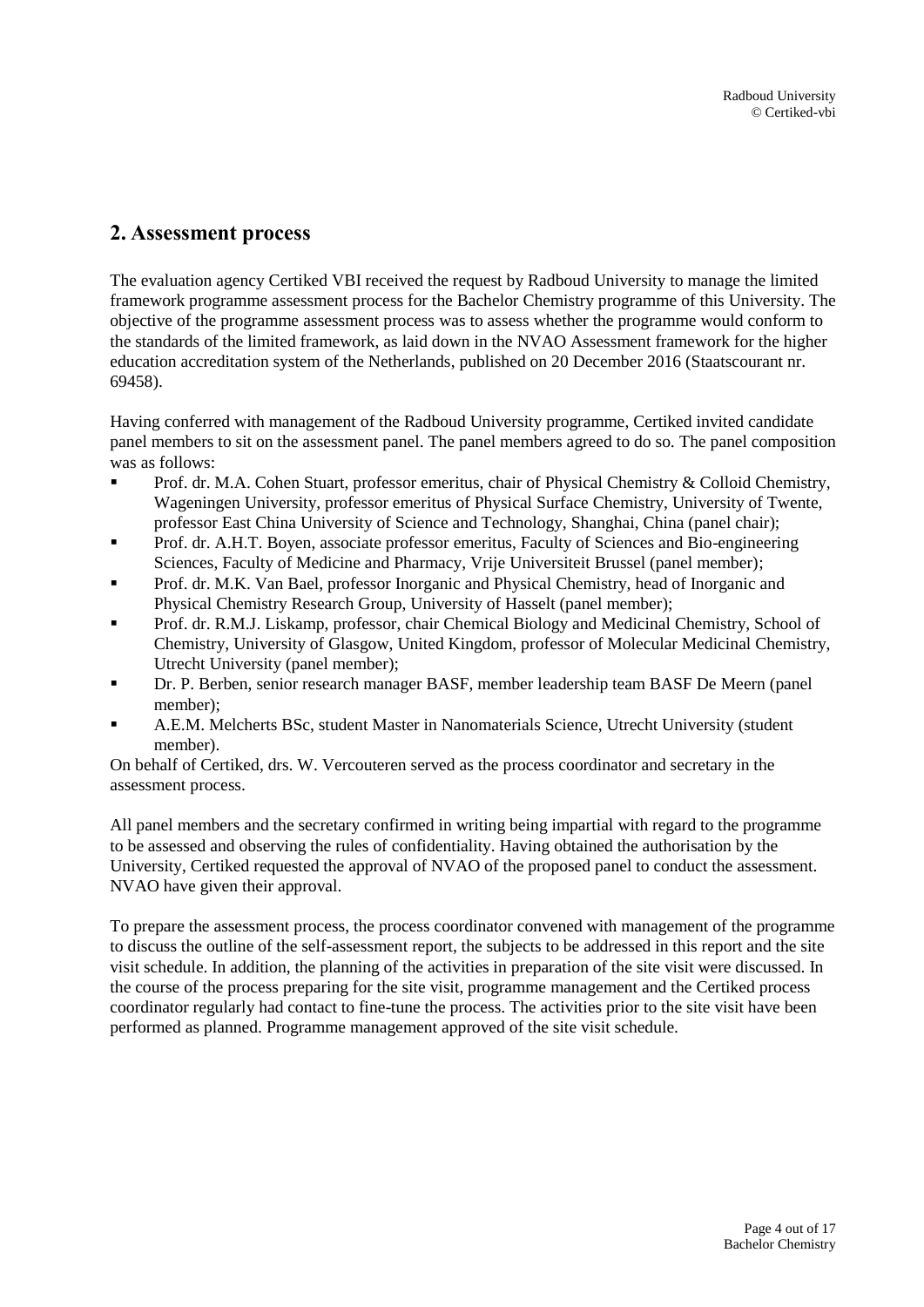Well in advance of the site visit date, programme management sent the list of final projects of graduates of the programme of the most recent years. Acting on behalf of the assessment panel, the process coordinator selected the theses of 15 graduates from the last few years. The grade distribution in the selection was ensured to conform to the grade distribution in the list, sent by programme management.

The panel chair and the panel members were sent the self-assessment report of the programme, including appendices. In the self-assessment report, the student chapter was included. In addition, the expert panel members were forwarded a number of theses of the programme graduates, these theses being part of the selection made by the process coordinator.

Several weeks before the site visit date, the assessment panel chair and the process coordinator met to discuss the self-assessment report provided by programme management, the procedures regarding the assessment process and the site visit schedule. In this meeting, the profile of panel chairs of NVAO was discussed as well. The panel chair was informed about the competencies, listed in the profile. Documents pertaining to a number of these competencies were presented to the panel chair. The meeting between the panel chair and the process coordinator served as the briefing for panel chairs, as meant in the NVAO profile of panel chairs.

Prior to the date of the site visit, all panel members sent in their preliminary findings, based on the selfassessment report and the final projects studied, and a number of questions to be put to the programme representatives on the day of the site visit. The panel secretary summarised this information, compiling a list of questions, which served as a starting point for the discussions with the programme representatives during the site visit.

Shortly before the site visit date, the complete panel met to go over the preliminary findings concerning the quality of the programme. During this meeting, the preliminary findings of the panel members, including those about the theses were discussed. The procedures to be adopted during the site visit, including the questions to be put to the programme representatives on the basis of the list compiled, were discussed as well.

On 2 and 3 October 2018, the panel conducted the site visit on the Radboud University campus. The site visit schedule was as planned. In a number of separate sessions, the panel was given the opportunity to meet with Faculty Board representatives, programme management, Examination Board members, lecturers and final projects examiners, and students and alumni.

In a closed session at the end of the site visit, the panel considered every one of the findings, weighed the considerations and arrived at conclusions with regard to the quality of the programme. At the end of the site visit, the panel chair presented a broad outline of the considerations and conclusions to programme representatives.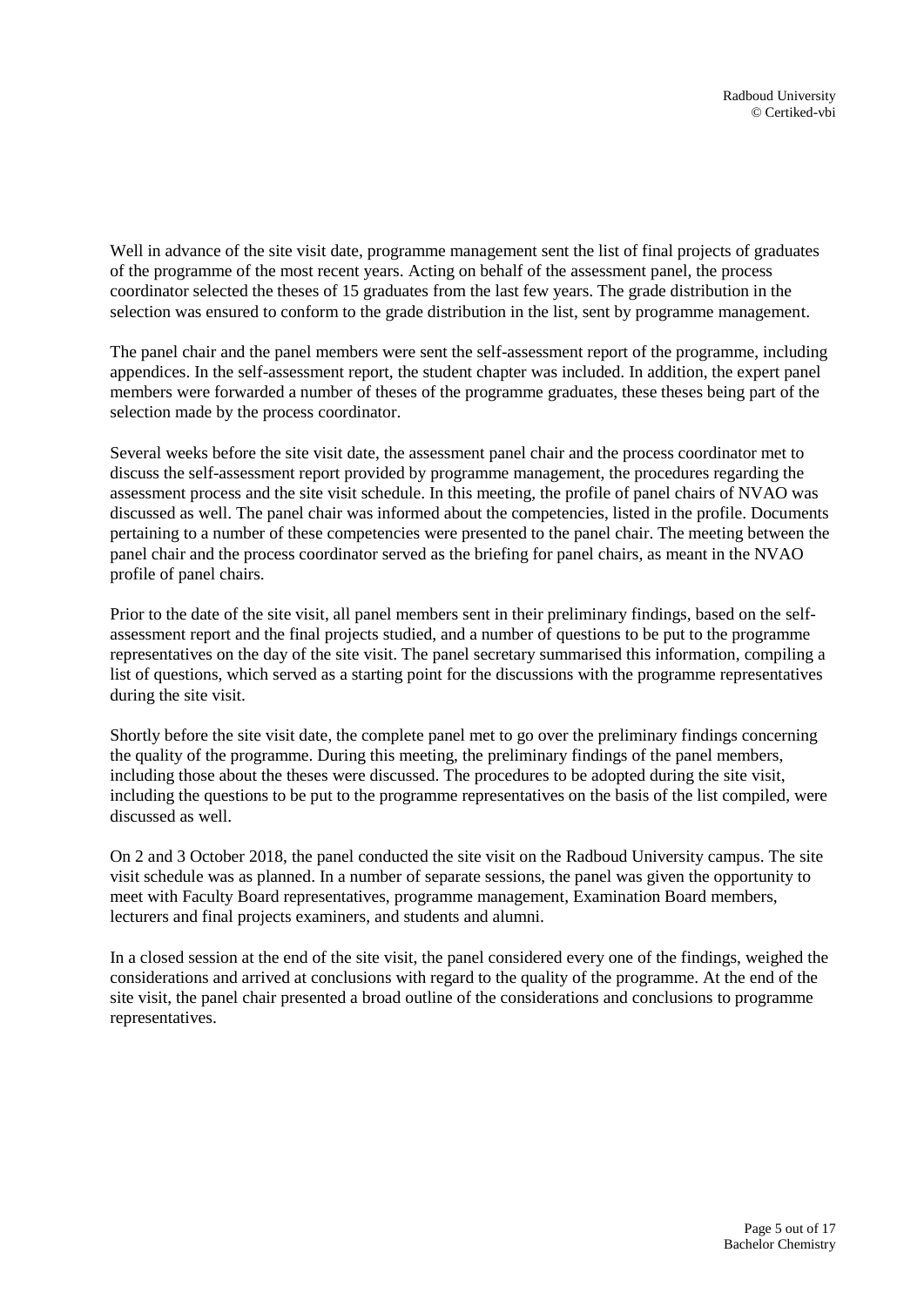Clearly separated from the process of the programme assessment, assessment panel members and programme representatives met to conduct the development dialogue, with the objective to discuss future developments of the programme.

The assessment draft report was finalised by the secretary, having taken into account the findings and considerations of the panel. The draft report was sent to the panel members, who studied it and made a number of changes. Thereupon, the secretary edited the final report. This report was presented to programme management to be corrected for factual inaccuracies. Programme management were given two weeks to respond. Having been corrected for these factual inaccuracies, the Certiked bureau sent the report to the Board of Radboud University, to accompany their request for re-accreditation of this programme.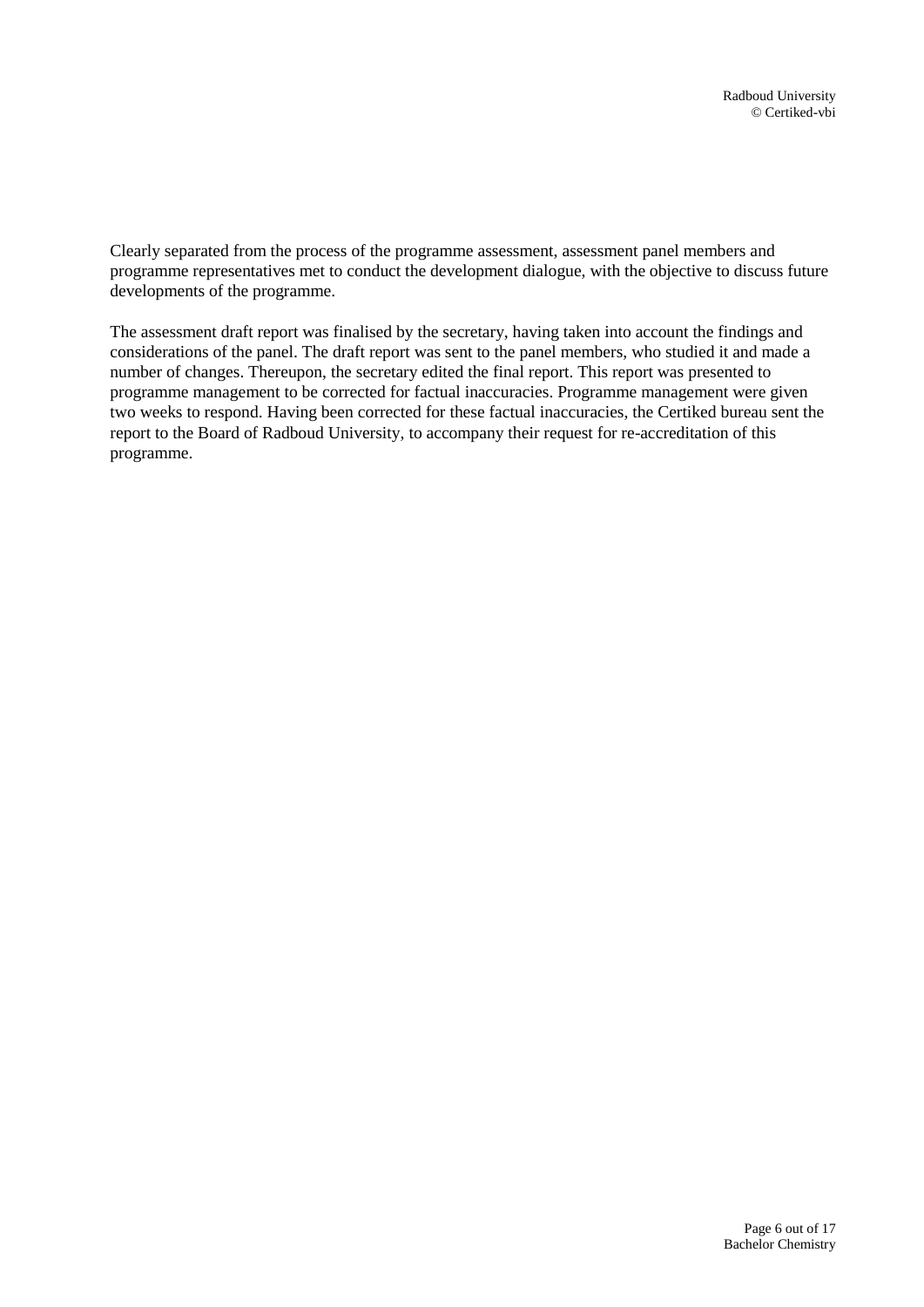# <span id="page-6-0"></span>**3. Programme administrative information**

| Name programme in CROHO: B Chemistry            |                                             |  |
|-------------------------------------------------|---------------------------------------------|--|
| Orientation, level programme: Academic Bachelor |                                             |  |
| Grade:                                          | <b>BSc</b>                                  |  |
| Number of credits:                              | 180 EC                                      |  |
| Specialisations:                                | n.a.                                        |  |
| Location:                                       | Nijmegen                                    |  |
| Mode of study:                                  | Full-time (language of instruction English) |  |
| Registration in CROHO:                          | 56943                                       |  |
| Name of institution:                            | Radboud University                          |  |
| Status of institution:                          | Government-funded University                |  |
| Institution's quality assurance: Approved       |                                             |  |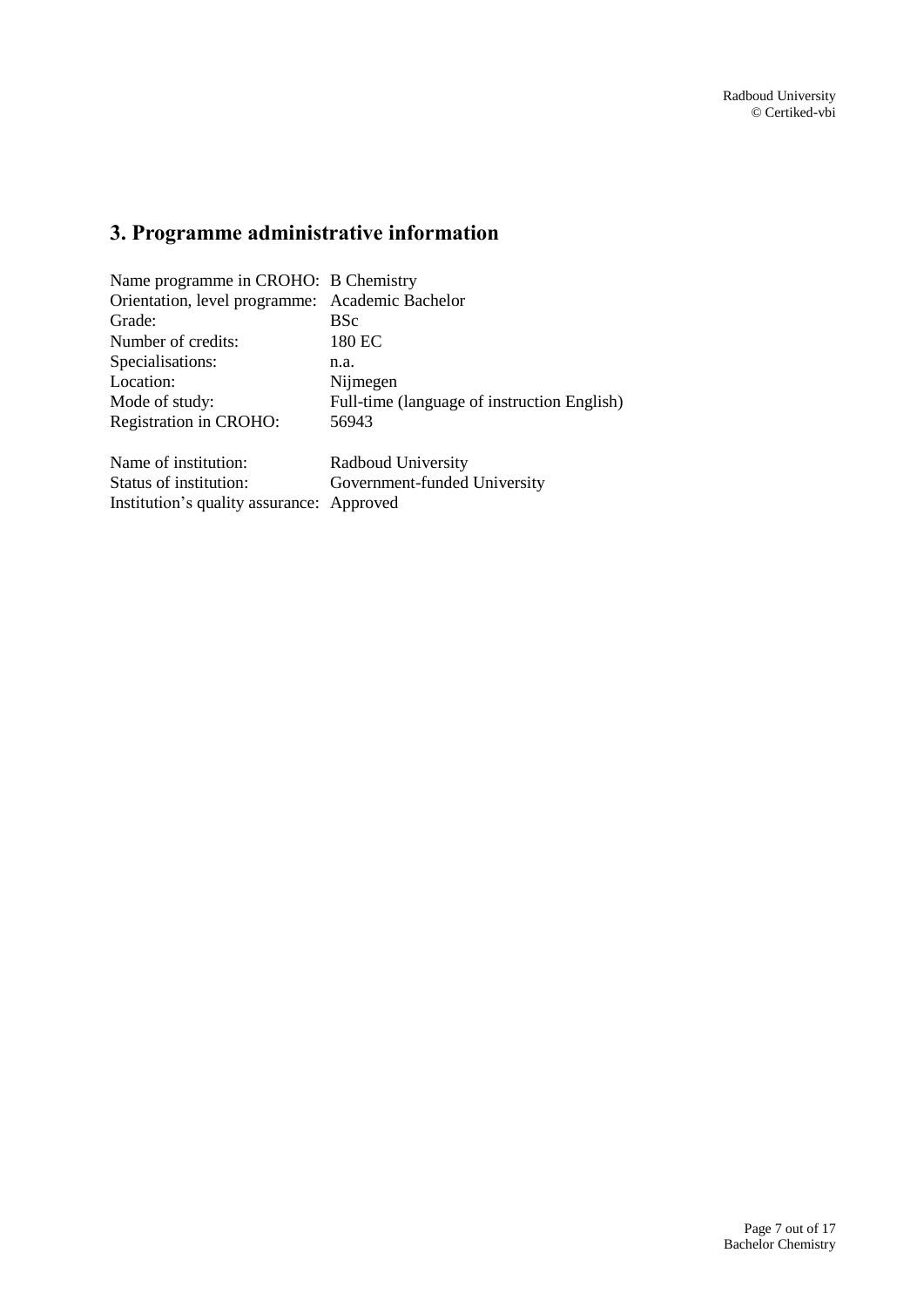# <span id="page-7-0"></span>**4. Findings, considerations and assessments per standard**

### <span id="page-7-1"></span>**4.1 Standard 1: Intended learning outcomes**

The intended learning outcomes tie in with the level and orientation of the programme; they are geared to the expectations of the professional field, the discipline, and international requirements.

### *Findings*

The Bachelor Chemistry programme is offered by the Educational Institute for Molecular Sciences, one of the four educational institutes of the Faculty of Science of Radboud University. The dean of the Faculty has the responsibility for all programmes of the Faculty. The Institute is also the home of the programmes Bachelor Molecular Life Sciences, Bachelor Science, Master Chemistry, Master Molecular Life Sciences and Master Science. The director of the programme is responsible for the delivery and quality of this and the other five programmes. The programme director is assisted by the study coordinator for all programmes and the programme coordinators for each of these programmes. The Programme Committee, being composed of lecturers and students, advises programme management on quality issues with regard to this programme. The Examination Board of the Educational Institute for Molecular Sciences has the authority to ensure the quality of examinations and assessments of all six programmes.

The Bachelor Chemistry programme is a three-year, research-based, academic bachelor programme in the field of chemistry. The programme is rooted in research done at the Institute for Molecules and Materials of the Faculty of Science, but is also nurtured by research done at other research institutes of this Faculty. The objectives of the programme are to educate students broadly in chemistry, covering all subjects in chemistry and highlighting the subjects of structure and reactivity (molecular chemistry), functionality (biochemistry, condensed matter chemistry) and methods (spectroscopy, chemometrics, bioinformatics). Students are educated to acquire both theoretical and practical knowledge about these subjects and are trained in academic skills in this domain.

The objectives of the programme are conform to the domain-specific reference framework for the chemical sciences in the Netherlands, which has been drafted by the joint programmes of this assessment cluster in the Netherlands. In this domain-specific framework, reference has been made to international frameworks and benchmark statements. This Radboud University programme may be regarded as positioned in the chemistry sub-domain of chemical sciences.

Programme management compared this programme to other programmes in the Netherlands. This analysis shows that there are no major differences with other Chemistry programmes, as the goals of all these programmes are to educate students broadly in chemistry.

The programme primarily aims at preparing students for master programmes in this field. Students may enter the labour market, but not for positions in academia or in industry. These positions require master degrees. Students taking the minor in education (30 EC) may obtain the second-degree teaching qualification in Dutch secondary education for chemistry.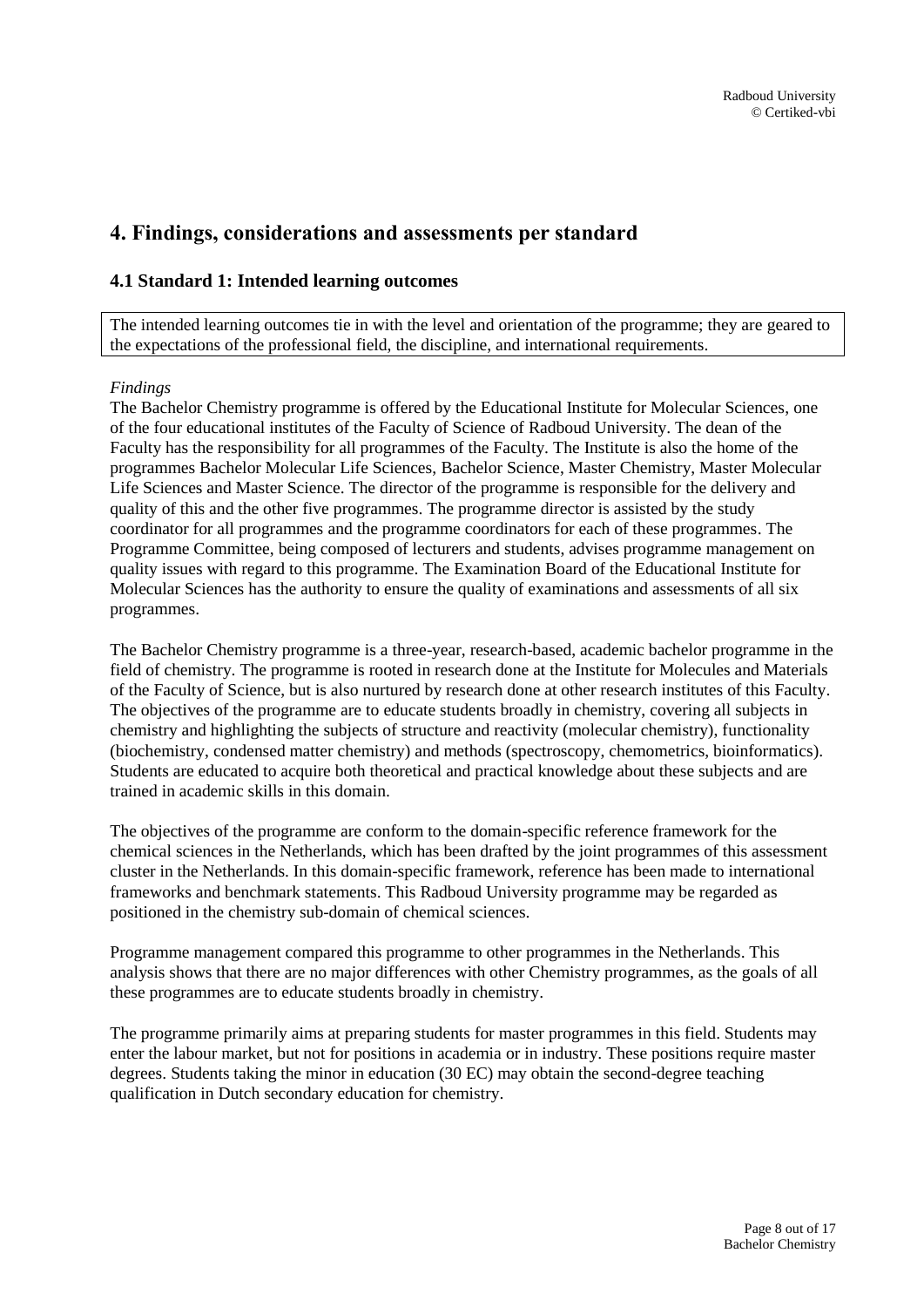The programme objectives have been translated into intended learning outcomes, specifying, among others, knowledge and understanding of basic concepts and principles of chemistry and of relevant subdisciplines in this domain, analytical and research skills, knowing how to apply knowledge in solving problems in this field, knowledge of safety, environmental, ethical, societal and economic dimensions, communication and collaboration skills, and competencies for continuing professional development.

Programme management presented the comparison of the intended learning outcomes to the Dublin descriptors for the bachelor level.

#### *Considerations*

The panel considers the programme objectives to be sound. The programme has the classical, broad chemistry profile and all parts of chemistry are addressed. The panel welcomes the strong researchorientation of the programme and regards the programme objectives to be up-to-date.

The programme objectives are within the boundaries of the domain-specific reference framework for academic chemical sciences programmes. The panel appreciates the efforts by the joint programmes in chemical sciences in the Netherlands to draft this framework and regards this to be a sound and up-to-date description of this domain. The programme profile may be clearly distinguished within the framework.

Although the comparison to other programmes in the Netherlands is appreciated, the panel suggests to be more outward looking and to clarify the position of the programme in the Netherlands and international field of chemistry.

The panel finds students to be well prepared to enrol in master programmes in this domain.

The intended learning outcomes of the programme correspond to the programme objectives, are wellarticulated and are conform to the bachelor level.

#### *Assessment of this standard*

These considerations have led the assessment panel to assess standard 1, Intended learning outcomes, to be satisfactory.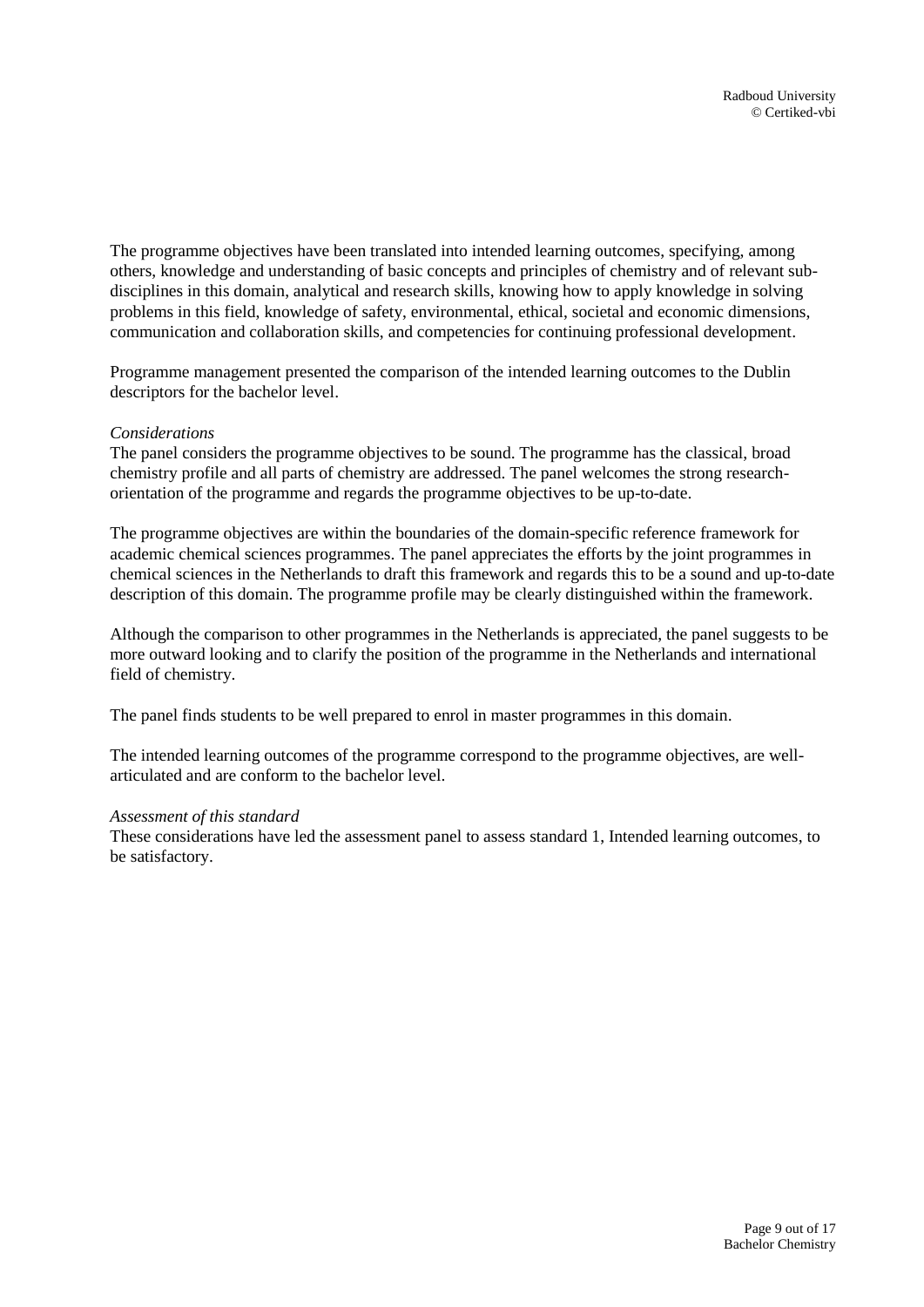### <span id="page-9-0"></span>**4.2 Standard 2: Teaching-learning environment**

The curriculum, the teaching-learning environment and the quality of the teaching staff enable the incoming students to achieve the intended learning outcomes.

#### *Findings*

The number of incoming students in the last few years increased from slightly less than 40 students in 2012 to over 60 students in 2017. The entry requirements are the pre-university (vwo) diploma, including Chemistry, Physics and Mathematics B certificates. The vast majority of the students have the vwodiploma. Students having completed the first year of their higher vocational education programme are admitted, provided they have taken the abovementioned courses. About 30 % of the incoming students are from abroad. Their applications are screened by the Faculty recruitment and admission officer with respect to their prior education and the proficiency in English. The Examination Board approves admission. To facilitate the transition from pre-university education, secondary school chemistry teachers guide students in the first year during tutor hours.

The curriculum of the programme takes three years, the total study load being 180 EC. Programme management presented a table, showing the mapping of the intended learning outcomes and the courses. The first year of the curriculum is common to the Bachelor Chemistry, Molecular Life Sciences and Science programmes, offering students the foundations of structure, function and analysis in chemistry. The second year of the curriculum continues to educate students in these themes and subjects, on a more advanced level. The courses in the first and second year address both theoretical and practical knowledge and skills, which are interrelated. In these years, students take also auxiliary courses in mathematics, physics and programming. The first semester of the third year allows students to select electives or minor programmes (30 EC). They may take the opportunity to go abroad. The programme has set up exchange programmes with foreign universities. Parallel to the courses in all of the years, students take the academic skills course, which includes research skills, problem-solving skills, critical reflection and ethical awareness. This course is intertwined with the regular courses. Parts of this course are seminars on career options. In addition, students take a course on ethics and philosophy of science. At the end of the curriculum, students complete the Bachelor thesis (12 EC). New trends, such as big data, digitalisation and electro-chemistry are addressed in courses. Talented students may take the Faculty of Science honours programme, allowing them to take additional tailor-made, in-depth courses (30 EC) in the second and third year. These students may also take part in the inter-disciplinary University honours programme. Programme management has the intention to reorganise the curriculum from 2019/2020 onwards, especially to improve the feasibility and to accommodate the increased number of students.

A total number of 78 lecturers are involved in the programme. The lecturers are researchers at the Institute for Molecules and Materials, but also at other research institutes of the Faculty of Science. The research institutes received high to very high scores in the most recent research evaluations. Practically all staff members have PhD degrees. Of the total number of permanent staff about 85 % have obtained the BKO-certificate. PhD students, postdocs, technicians, student assistants and pre-university teachers are also involved in the programme. In addition, guest lectures from industry give lectures. Lecturers meet in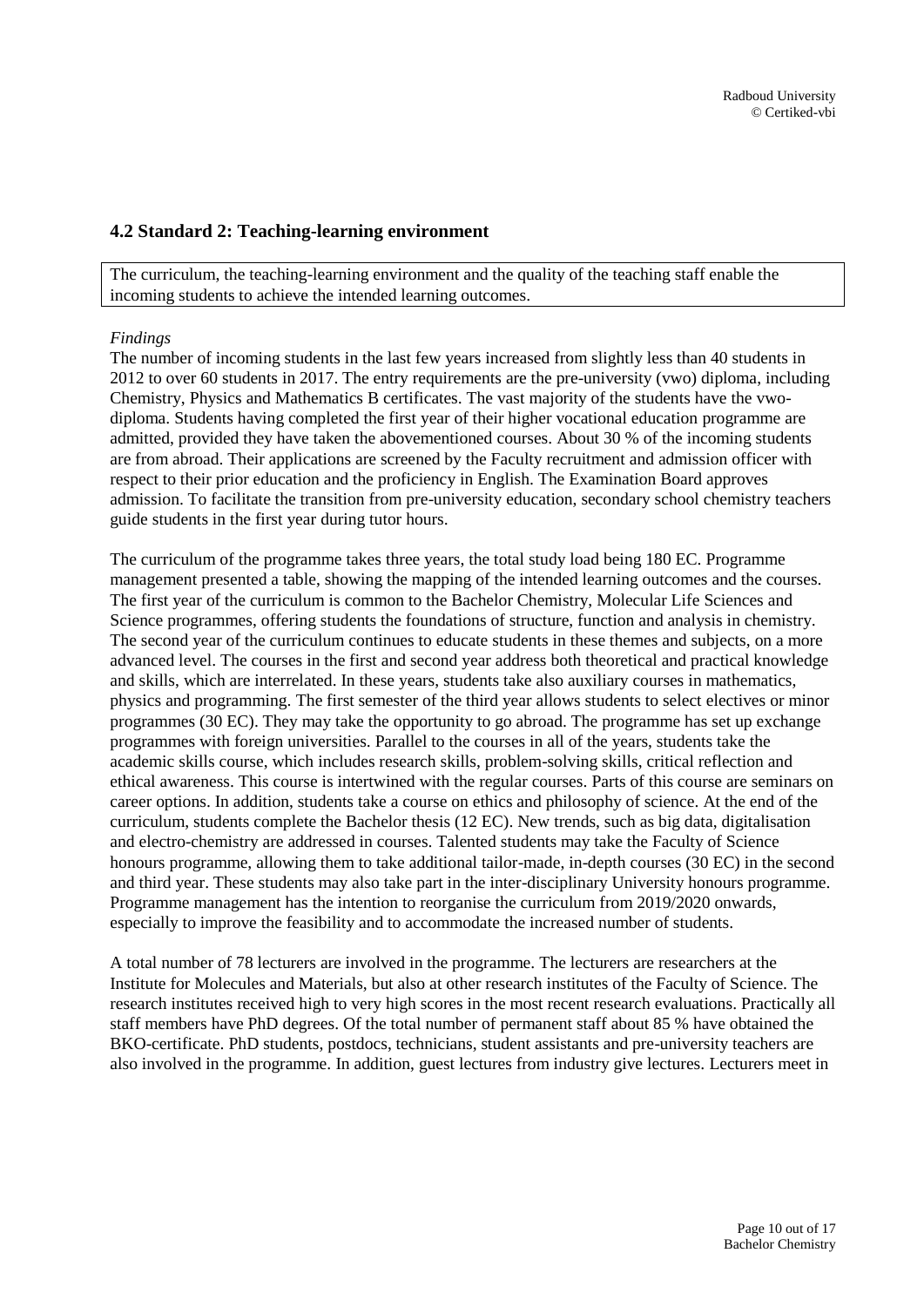teacher meetings, but attendance may be disappointing. Lecturers experience their work load to be quite demanding. New staff is to be recruited.

The educational concept is research-based education. Education is very intensive. The number of hours of face-to-face education per week is about 32 hours per week in the first year and 27 hours per week in the second year. In the third year, this number is difficult to determine, because of the diversity of learning paths among students. The study methods adopted in the programme are quite diverse, including lectures, tutorials, practical courses, computer-aided education, response hours and working in groups. In most courses, students sit with students from other programmes. Programme policy is to promote multidisciplinary exchange among students. Educational innovation in the programme is pursued, in which lecturers are guided by experts. Web-lectures are used in most courses. The students-to-staff ratio is 20/1 for the Faculty of Science as a whole. The number of students in the tutorials is about 20 students per teaching assistant. In the practical courses, these group sizes are about 10 students. Students are guided by student mentors in the first part of the programme. At the end of each year and as part of the academic skills course, students discuss their plans for the next year with the docent-mentor. Foreign students are guided by senior students in the first year. Students may also turn to the study advisor for assistance. As the first year is common to all three Bachelor programmes of the Educational Institute of Molecular Sciences, students have the chance to change programmes. Courses may carry more study load than the indicated nominal study load. The second year is experienced by students as very demanding. In the first year and in line with the Binding Study Advice, students must obtain 39 EC. About 20 % to 30 % of the students drop out, mainly in the first year. The student success rates for the last years are about 42 % after three years and about 52 % after four years (proportion students re-entering in second year).

#### *Considerations*

The student inflow numbers of the programme are appropriate. The panel advises to monitor the student influx in view of material facilities and laboratory constraints. The entry requirements and admission procedures are adequate.

The panel is positive about the contents of the curriculum. The curriculum meets the intended learning outcomes of the programme. The courses are up to standard. The number of practical courses is adequate. The panel is positive about scheduling theoretical and practical knowledge and skills being closely related. The training in academic skills is appropriate. The panel is also positive about the breadth of the curriculum and considers the curriculum to be coherent.

The panel regards the lecturers in the programme to be good researchers and very skilled in the contents of the courses. The lecturers are also very motivated. The educational capabilities of the lecturers are up to standard, as may be deduced from the proportion of BKO-certified lecturers. As the workload is experienced by lecturers to be very demanding, the panel advises to monitor the work load and to arrange productive discussions between programme management and lecturers to design and implement efficient procedures.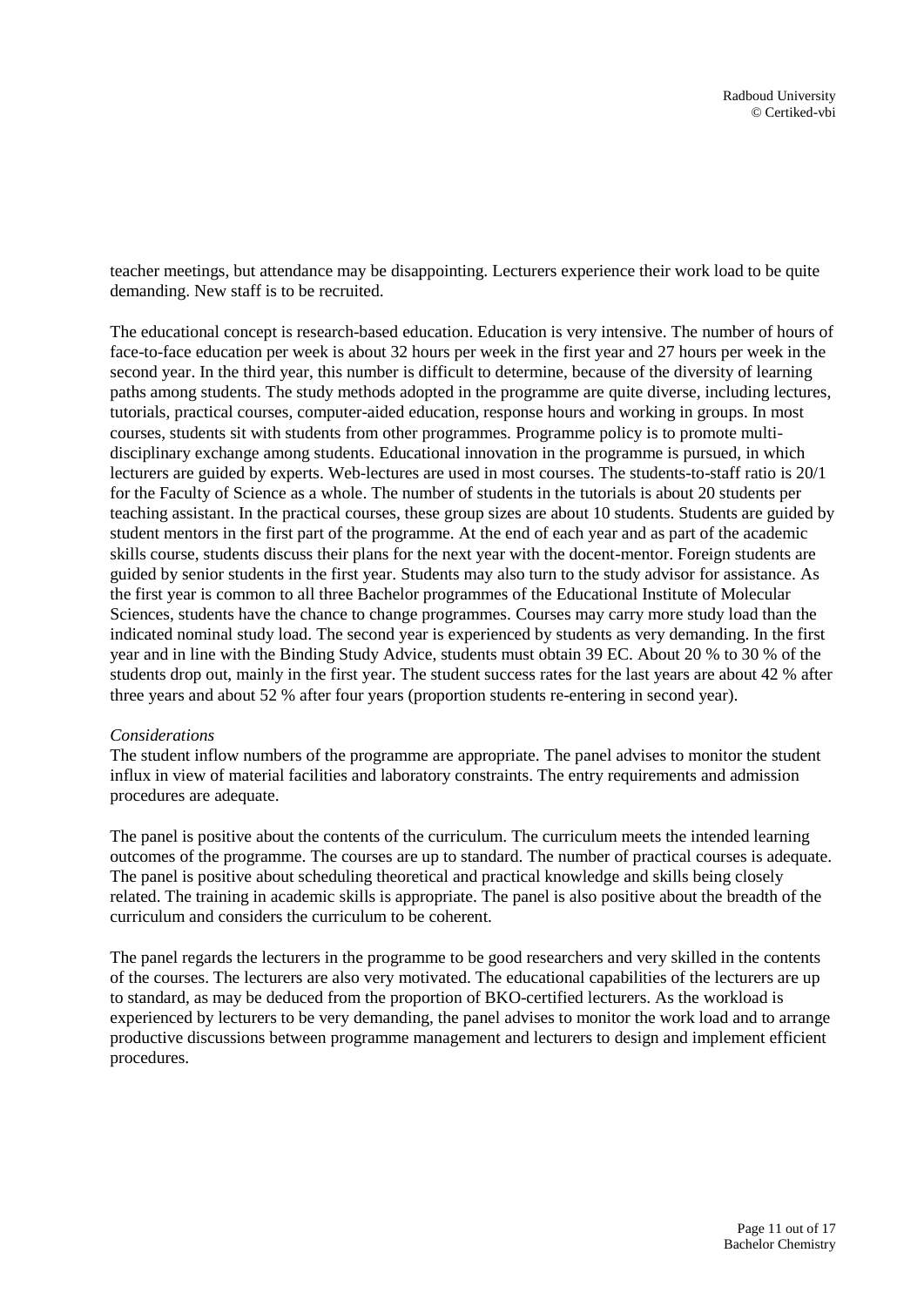The panel considers the educational concept and the study methods to be in line with the programme characteristics. The programme is working on new study methods, which is positive. The number of hours of face-to-face education is very appropriate. The class sizes are adequate. The study guidance is organised well. The panel advises to monitor the actual study load of courses and to consider rearranging the second year of the curriculum in terms of study load. The number of drop-outs in the first year is substantial. Although the student success rates have improved over the last years, they are still rather disappointing. The panel recommends to analyse the causes.

#### *Assessment of this standard*

These considerations have led the assessment panel to assess standard 2, Teaching-learning environment, to be satisfactory.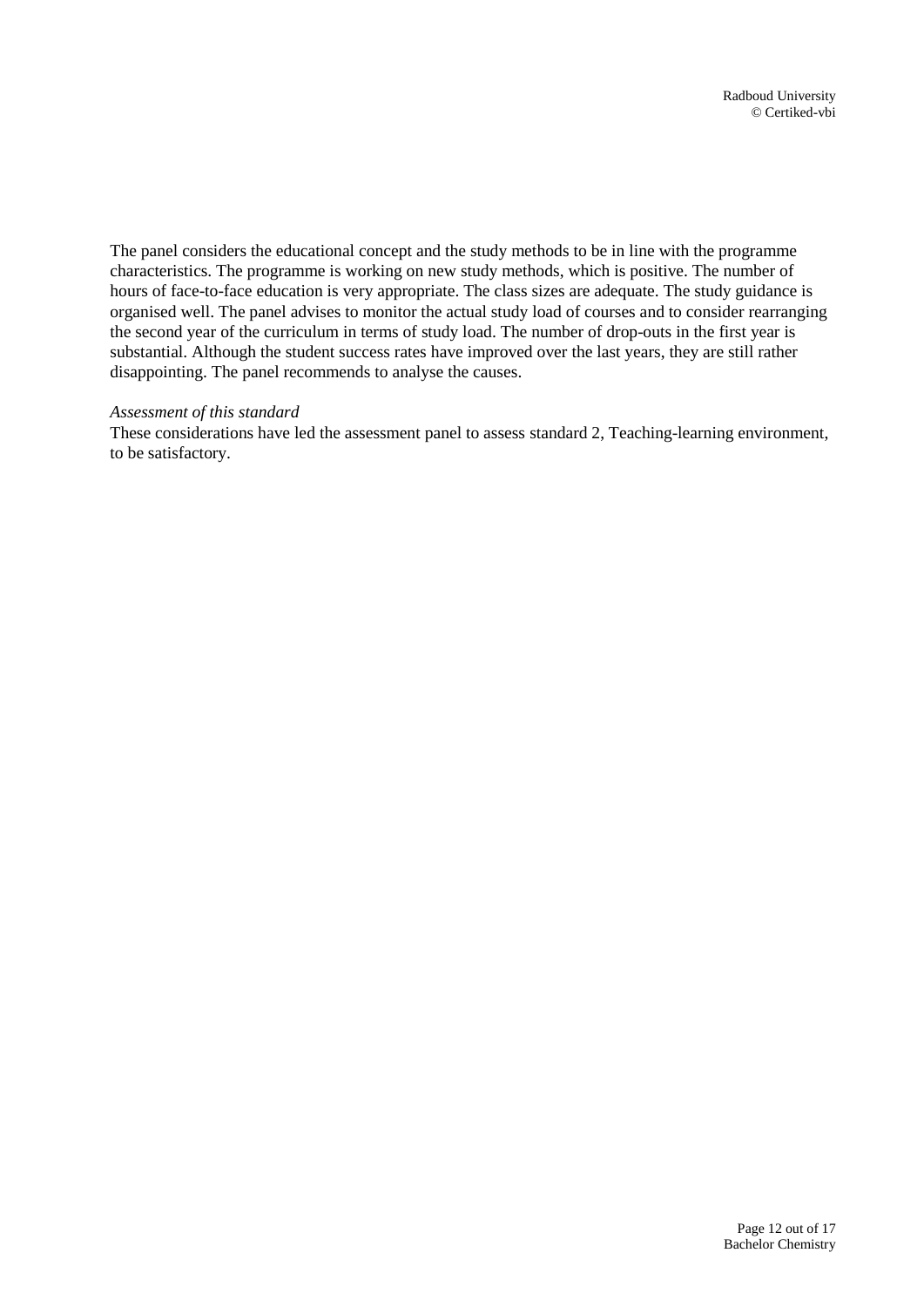### <span id="page-12-0"></span>**4.3 Standard 3: Student assessment**

#### The programme has an adequate system of student assessment in place.

#### *Findings*

The programme examination and assessment rules and regulations are in line with Faculty of Science policies. As has been indicated, the Examination Board for this programme and the other programmes of the Educational Institute for Molecular Sciences has the authority to monitor the quality of examination and assessment processes and products.

The examination methods for the courses are selected in line with the courses' contents. The examination methods in the programme include written examinations, practical work, oral examinations, written assignments and reports and presentations. Academic skills are assessed by means of students' portfolios. In some courses, formative examinations are scheduled to promote students' study progress. Free-riding in case of group work is countered by peer review among students, close surveillance by supervisors and accompanying individual examinations.

The Bachelor projects or Bachelor internships are individual research projects, conducted under supervision. Students are expected to master relevant scientific literature, formulate research questions, do experiments or do theoretical investigations and report on the findings. Draft theses may be commented on. Students have to present their findings not only in writing but also in a presentation. Bachelor projects are assessed by the project supervisor and the second reader, using assessment scoring forms with evaluation criteria. The assessment scoring forms have been standardised across research groups. All theses are checked for plagiarism.

Programme management and the Examination Board have taken a number of measures to promote the quality of examinations and assessments. The Examination Board appoints examiners. For each of the courses, comprehensive course dossiers are available. These dossiers have to include examination matrices and answer models. Draft examinations are peer-reviewed. Papers are checked for plagiarism. Analyses of examinations are not systematically performed. Students are presented with trial examinations and are allowed to inspect their work. The Examination Board checks course dossiers on a regular basis.

#### *Considerations*

The panel approves of the examinations and assessment rules and regulations of the programme, these being in line with Faculty of Science policies. Although the Examination Board, among others, reviews course dossiers on a regular basis, the panel advises for the Board to monitor examination and assessment processes more consistently.

The examination methods adopted by the programme are consistent with the goals and contents of the courses. The measures to counter free-riding are effective. The panel suggests to consider if the portfolio is the most suitable method for assessing academic skills.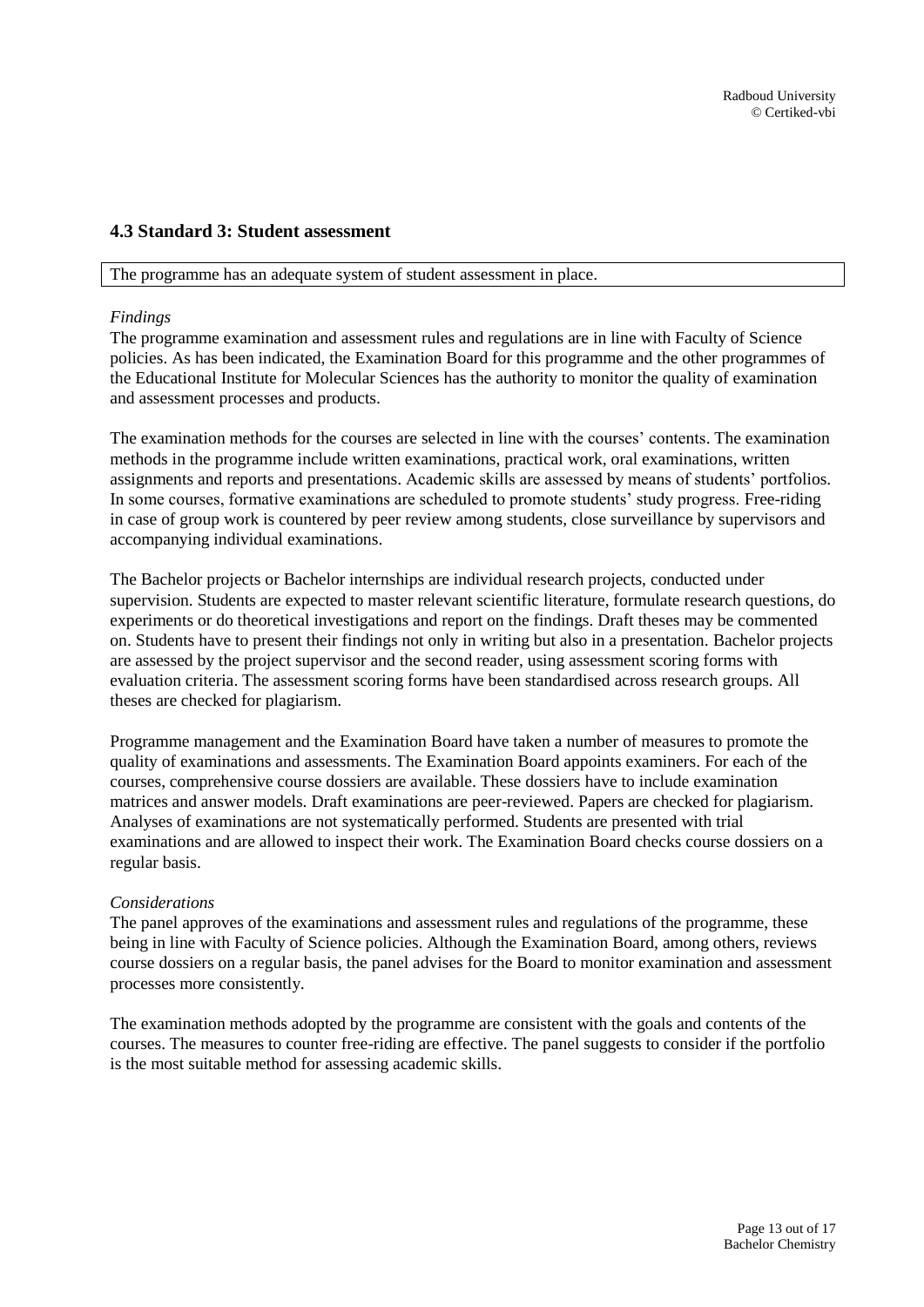The supervision processes for the Bachelor projects are appropriate. The assessment procedures are satisfactory, involving two examiners and assessment scoring forms being adopted. The panel advises to require examiners to substantiate their grades on the Bachelor project assessment scoring forms.

The panel considers the measures ensuring the validity, reliability and transparency of examinations and assessments to be satisfactory. As not all examiners include examination matrices and answer models in the course dossiers, the panel advises to require examiners to do so. In addition, the panel recommends to analyse examination results more systematically.

#### *Assessment of this standard*

The considerations have led the assessment panel to assess standard 3, Student assessment, to be satisfactory.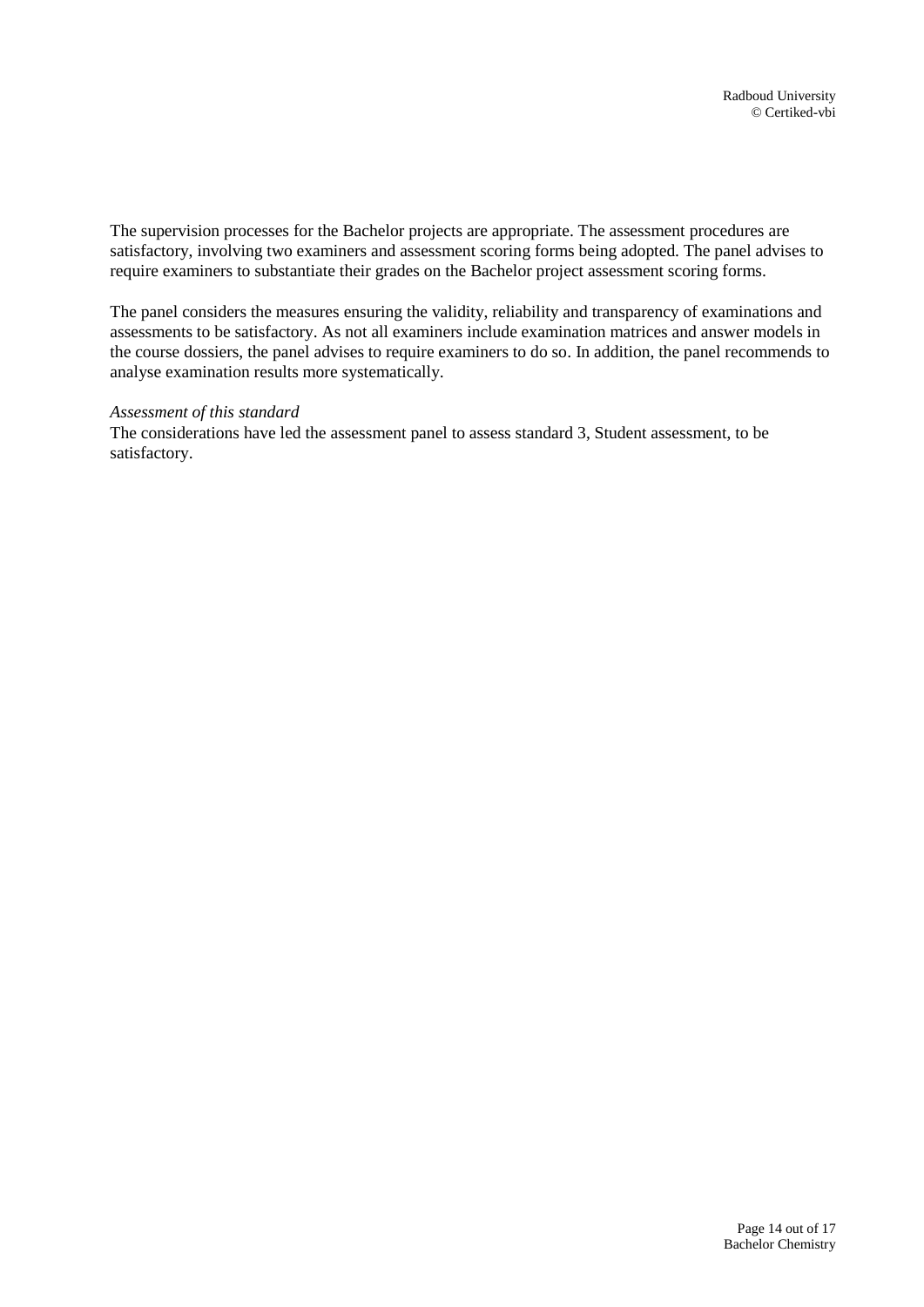### <span id="page-14-0"></span>**4.4 Standard 4: Achieved learning outcomes**

The programme demonstrates that the intended learning outcomes are achieved.

#### *Findings*

The panel studied the examinations of a number of courses of the programme.

The panel reviewed 15 Bachelor theses of programme graduates of the last two years. The average grade for the Bachelor projects was about 7.9 in the last five years.

As a rule, programme graduates do not enter the labour market. They proceed to master programmes in this domain. These master programmes include the Master Chemistry, Chemical Sciences or Chemical Engineering programmes of all Universities in the Netherlands. Students may also enter the Master Molecular Life Sciences or Science programmes of Radboud University, provided they have remedied deficiencies. About 15 % to 20 % of the programme graduates go to master programmes outside of Radboud University.

#### *Considerations*

The panel considers the course examinations to be up to standard.

The Bachelor theses studied by the panel, match the intended learning outcomes and deal with appropriate chemistry projects. The panel found none of these theses unsatisfactory. The panel supports the grades given by examiners of the programme.

The panel regards the programme graduates to have reached the intended learning outcomes and to be qualified to enrol in master programmes in this domain.

#### *Assessment of this standard*

The considerations have led the assessment panel to assess standard 4, Achieved learning outcomes, to be satisfactory.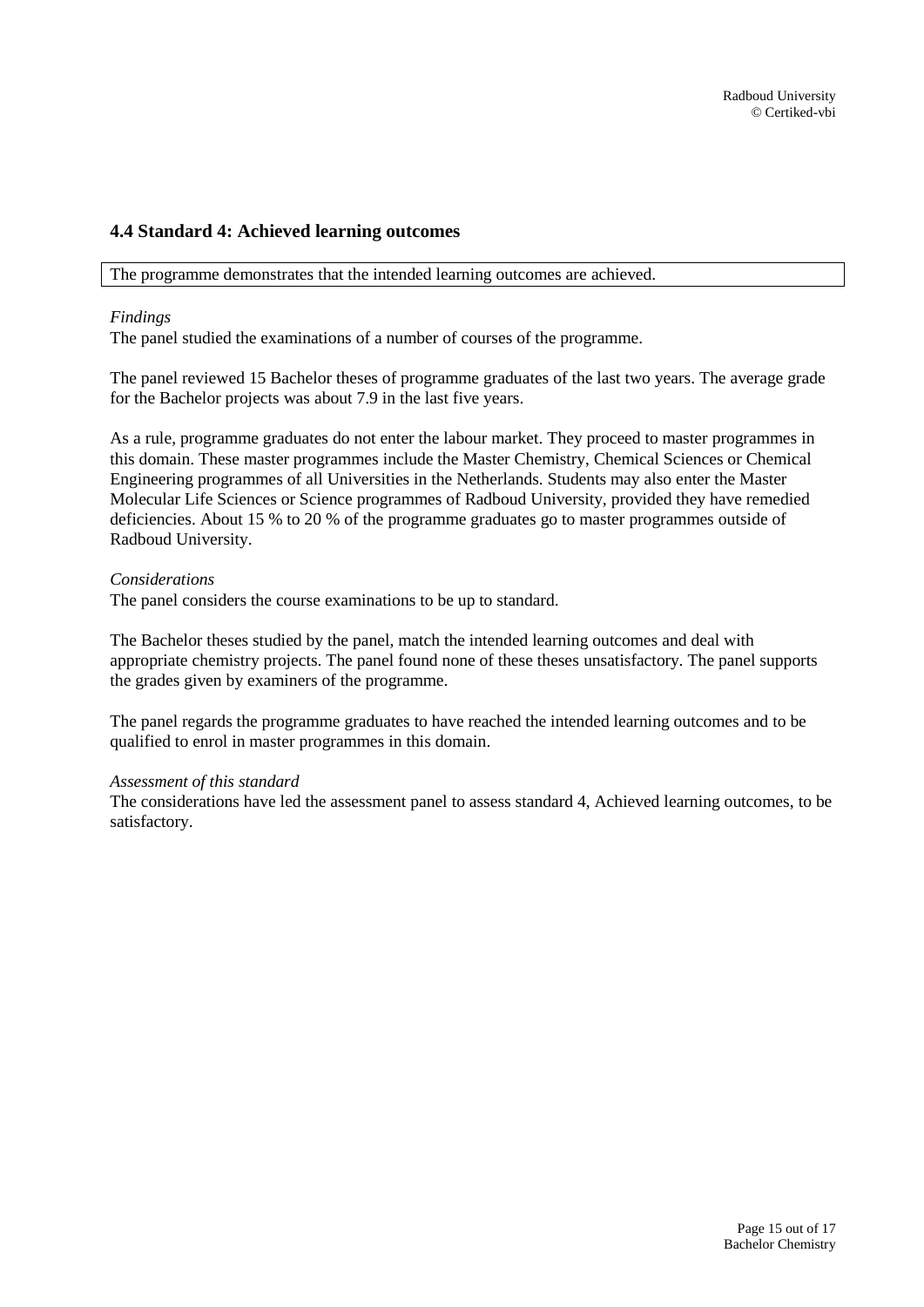# <span id="page-15-0"></span>**5. Overview of assessments**

| Standard                                  | Assessment   |
|-------------------------------------------|--------------|
| Standard 1. Intended learning outcomes    | Satisfactory |
| Standard 2: Teaching-learning environment | Satisfactory |
| Standard 3: Student assessment            | Satisfactory |
| Standard 4: Achieved learning outcomes    | Satisfactory |
| Programme                                 | Satisfactory |